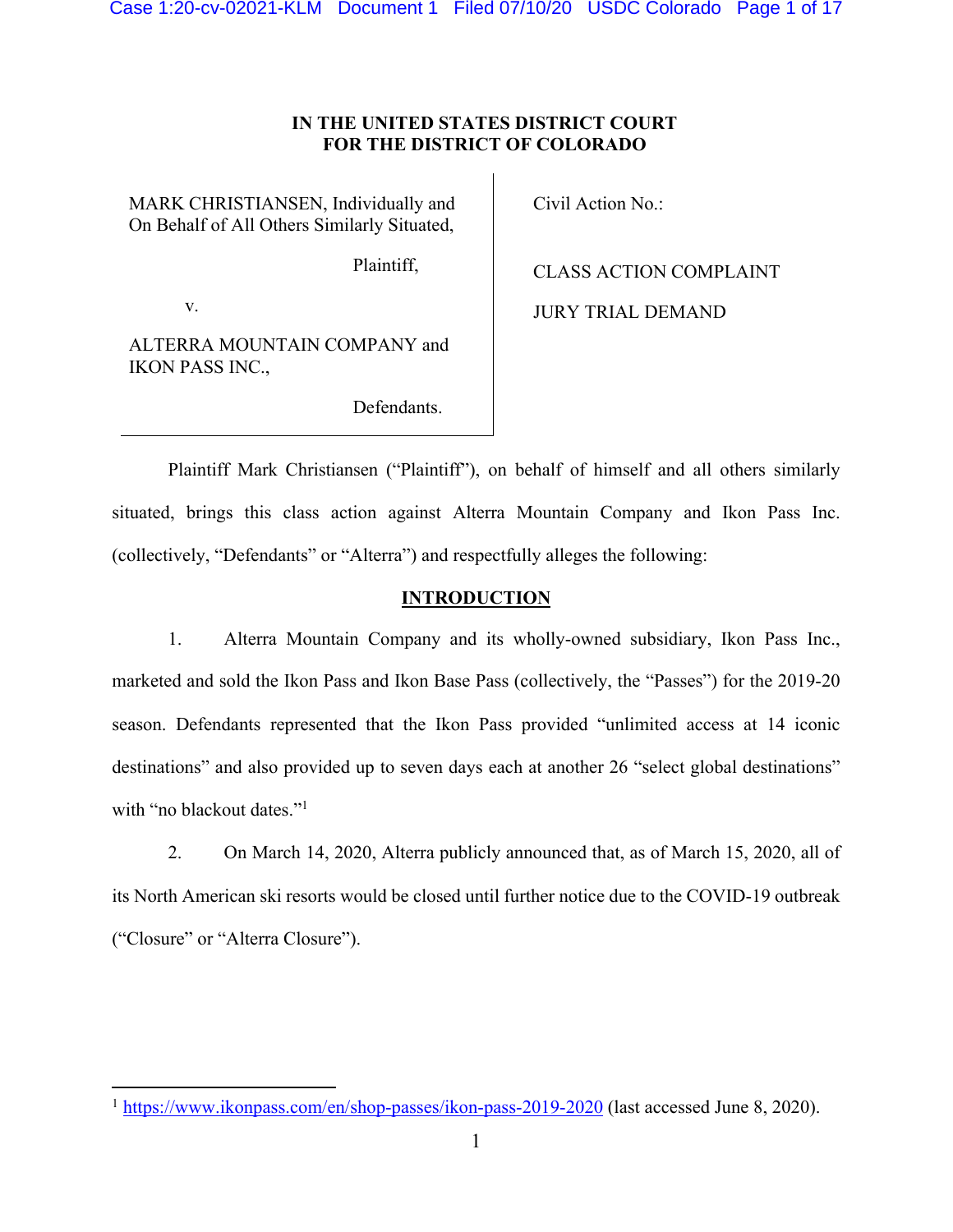3. Alterra did not offer refunds to purchasers of the Passes based on their inability to use their Passes for the remainder of the 2019-20 ski season. Alterra has retained the Pass purchasers' payments.

4. Plaintiff brings this class action suit on behalf of himself and all others similarly situated to remedy Defendants' refusal to refund fees after they closed all of their North American ski resorts significantly earlier than the promised duration of the ski season. Alterra collected fees from skiers, snowboarders and others, but deprived them of the promised "unlimited" skiing and snowboarding.

### **JURISDICTION AND VENUE**

5. This Court has subject matter jurisdiction over this controversy pursuant to the Class Action Fairness Act ("CAFA"), 28 U.S.C. § 1332(d), because (a) the proposed Class, defined below, consists of more than one hundred members; (b) the parties are minimally diverse, as members of the proposed Class are citizens of states different than Defendants' home state; and (c) the aggregate amount in controversy exceeds \$5 million, exclusive of interests and costs.

6. This Court has supplemental jurisdiction over Plaintiff's state law claims pursuant to 28 U.S.C. § 1367.

7. This Court has personal jurisdiction over Defendants because Defendants' principal places of business are within this District.

8. Venue is proper in this District under 28 U.S.C. § 1391 because Defendants maintain their principal place of business within the District and a substantial part of the events giving rise to Plaintiff's claims occurred here.

### **PARTIES**

9. Plaintiff Mark Christiansen ("Plaintiff") is a citizen of Washington and resides in Renton, Washington. He purchased an Ikon Base Pass from Defendants for the 2019-20 season.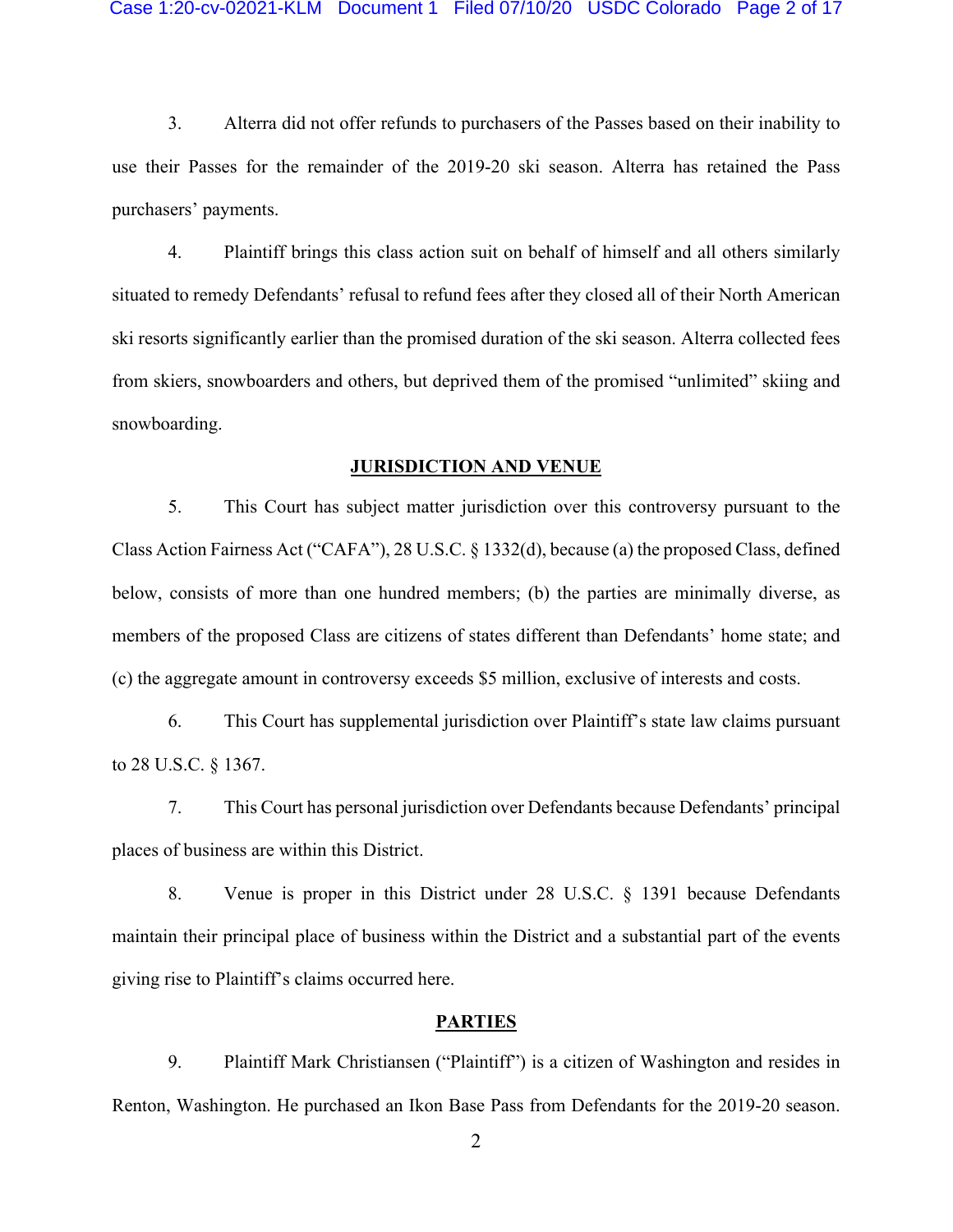Plaintiff was prevented from using the entire value of his Ikon Base Pass as a result of the Alterra Closure.

10. Defendant Alterra Mountain Company is a Delaware corporation with its principal place of business in Denver, Colorado. Alterra Mountain Company owns and operates ski resorts in North America.

11. Defendant Ikon Pass, Inc. is a Delaware corporation with its principal place of business in Denver, Colorado. Ikon Pass, Inc. is a wholly-owned subsidiary of Alterra Mountain Company and sells the Passes to customers including Plaintiff and Class Members.

### **FACTUAL ALLEGATIONS**

12. Alterra owns and operates 15 North American ski resorts, including Steamboat and Winter Park Resort in Colorado, Deer Valley Resort and Solitude Mountain Resort in Utah, Big Bear Mountain Resort and Mammoth Mountain in California, and Snowshoe in West Virginia.

13. Defendants sell daily lift tickets, and also marketed and sold two types of passes for the 2019-20 season: the Ikon Pass and the Ikon Base Pass (collectively, "Passes"). The Passes granted the purchasers varying degrees of access to not only the 15 ski resorts owned and operated by Alterra, but also various others in North America and beyond.

14. According to Alterra, "[t]he Ikon Pass unlocks adventure with access to 38 iconic winter destinations across the Americas, Japan, Australia and New Zealand and is a collaboration of industry leaders - Alterra Mountain Company, Aspen Skiing Company, Boyne Resorts, POWDR, Jackson Hole Mountain Resort, Alta Ski Area, Snowbird, SkiBig3, Revelstoke Mountain Resort, Sugarbush Resort, Thredbo, Niseko United, Valle Nevado, and NZ Ski. Each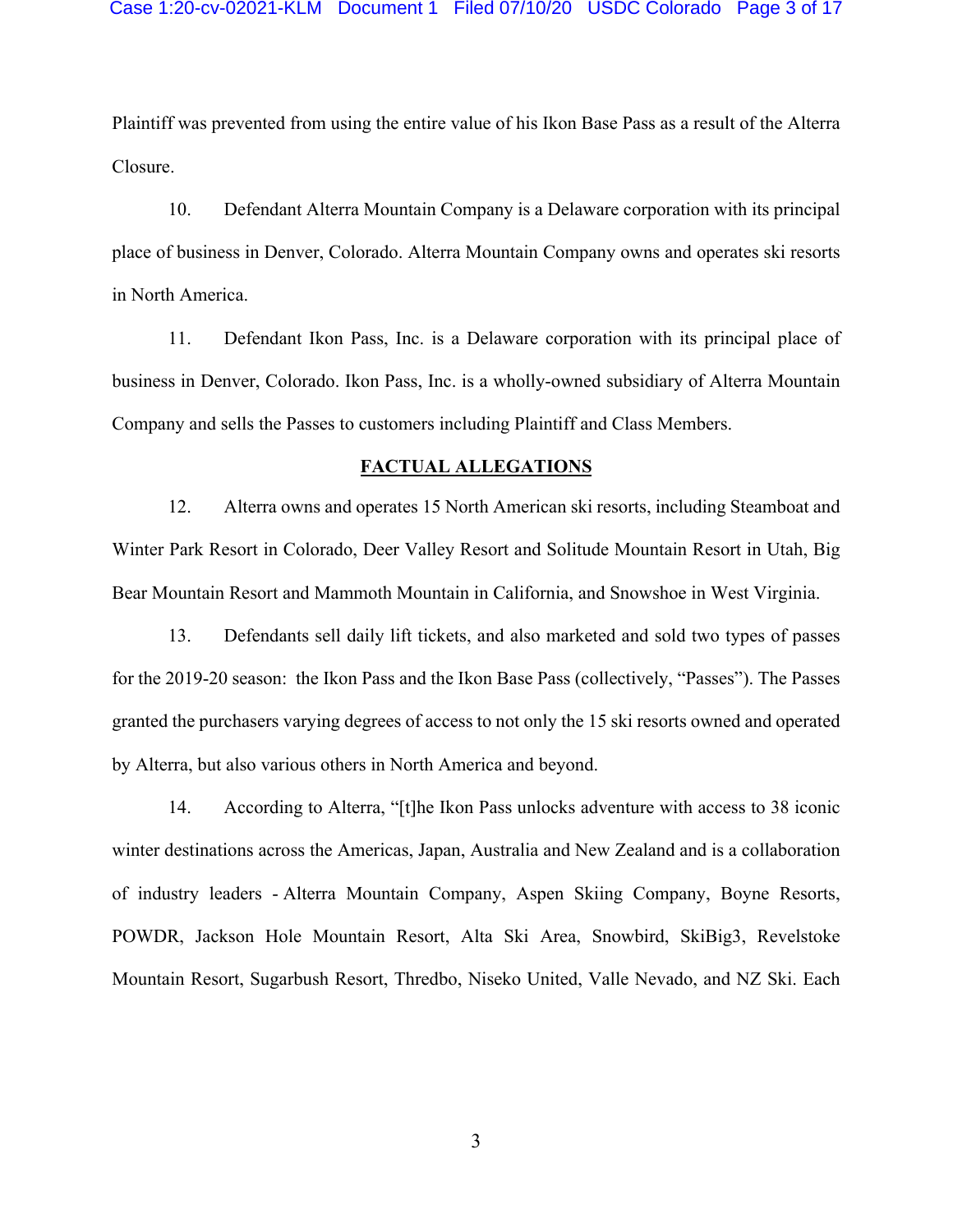### Case 1:20-cv-02021-KLM Document 1 Filed 07/10/20 USDC Colorado Page 4 of 17

demonstrates integrity, character and independence that is reflected in their mountains and guests."2

15. Alterra promised Ikon Pass purchasers "unlimited access" to 14 ski resorts, seven days of access each at another 16 ski resorts, and a combined seven days of access at seven other ski resorts, all "with no blackout dates." The Ikon Pass cost \$949 for adults, \$699 for young adults, \$199 or \$299 for children, and \$49 for children aged 4 and under.<sup>3</sup>

16. Alterra promised Ikon Base Pass purchasers "unlimited/select access" to 12 ski resorts, five days of access each at another 19 ski resorts, and a combined five days of access at six other ski resorts, all "with no blackout dates." The Ikon Base Pass cost \$649 for adults, \$499 for young adults, \$159 or \$259 for children, and \$49 for children aged 4 and under.<sup>4</sup>

17. Because the individual daily rates for ski and snowboard passes are relatively expensive, customers who anticipate skiing or snowboarding multiple days will assess their own needs and purchase the appropriate Pass. Many people, for example, take Spring Break ski vacations in March and April, and for them, the most cost-effective way to purchase lift tickets was through one of the Passes.

18. Defendants touted the extended length of the ski and snowboard season at their ski resorts as a benefit to prospective purchasers of the Passes.

<sup>&</sup>lt;sup>2</sup> https://www.alterramtnco.com/news/2019/02/26/19-20-ikon-pass-launch-release.html (last accessed June 8, 2020).

<sup>3</sup> https://www.alterramtnco.com/news/2019/02/26/19-20-ikon-pass-launch-release.html (last accessed June 8, 2020).

<sup>4</sup> https://www.alterramtnco.com/news/2019/02/26/19-20-ikon-pass-launch-release.html (last accessed June 8, 2020).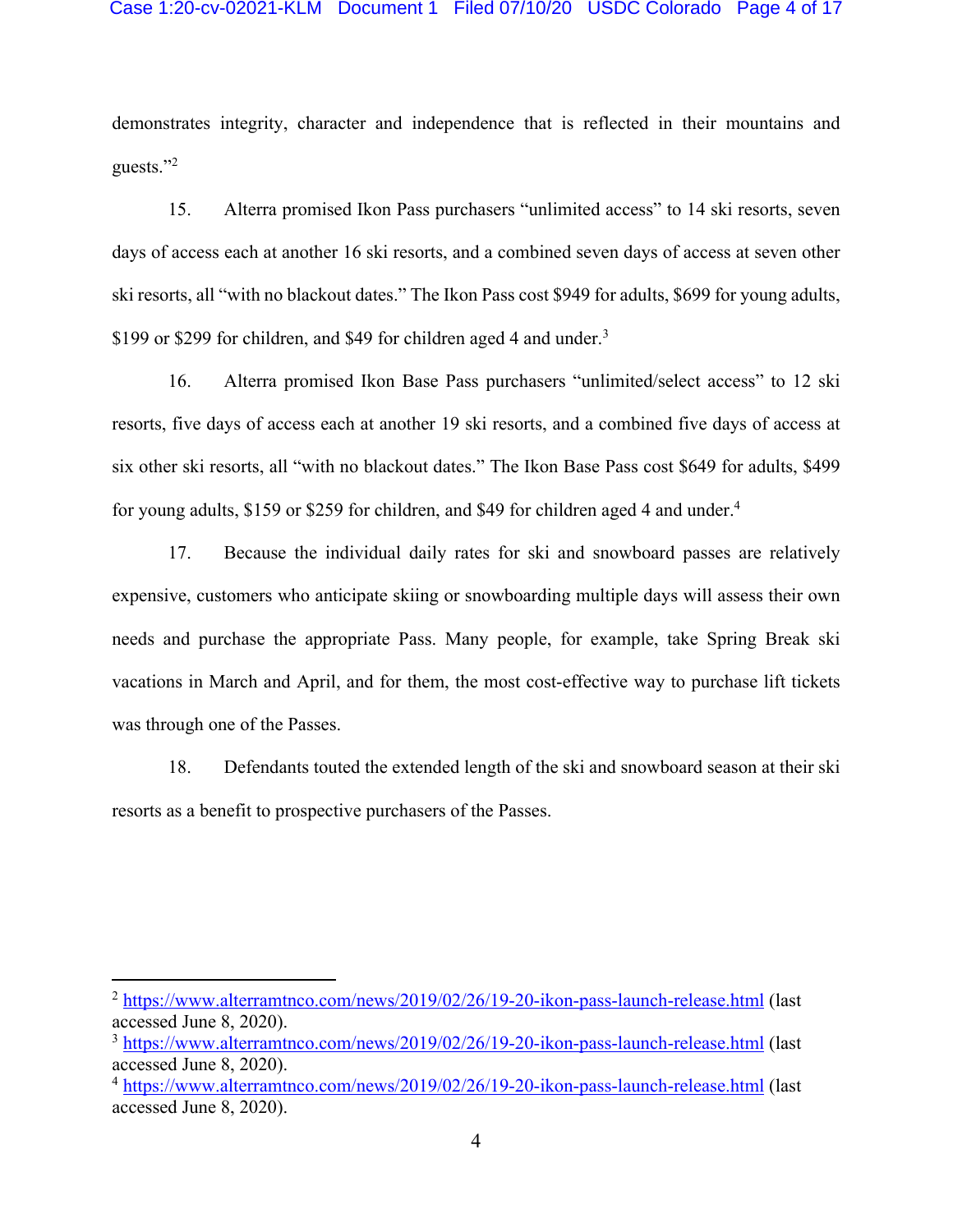19. In a March 6, 2019 article, Defendants stated that one of their ski resorts, Squaw Valley Alpine Meadows, "plans to once again host the longest ski season in Tahoe."5 That article stated that the ski resort "plans to operate . . . until July 7," 2019. The article also stated that "the 2019-20 Ikon Pass is now on sale" and included a hyperlink to www.ikonpass.com, where customers could buy the Passes.

20. Similarly, Defendants' Mammoth Mountain ski resort remained open into June, July, and even August in recent years.

21. Without giving any prior notice to Plaintiff or Class Members, on March 14, 2020, Defendants initiated the Alterra Closure by abruptly suspending all operations at their ski resorts. In its March 14, 2020 announcement, Alterra Mountain Company's Chief Executive Officer stated that Alterra "will suspend operations at our 15 North American ski resorts, starting the morning of Sunday, March 15, until further notice. All lift operations, food and beverage, retail and rental services will be closed until further notice."6

22. By closing all of their ski resorts effective March 15, 2020, Defendants deprived Plaintiff and Class Members of over one-third of the ski and snowboard season.

23. As part of the Alterra Closure, Defendants eliminated virtually all employees to greatly reduce their operating costs.

24. Thus, Defendants have eliminated virtually all of their costs of operating their ski resorts, yet have refused to refund any portion of the costs paid for the Passes, which Plaintiff and

<sup>5</sup> https://squawalpine.com/explore/blog/squaw-valley-alpine-meadows-extending-season-july-7 (last accessed June 8, 2020).

<sup>6</sup> https://www.alterramtnco.com/news/2020/03/14/alterra-mountain-company-closureannouncement (last accessed June 8, 2020).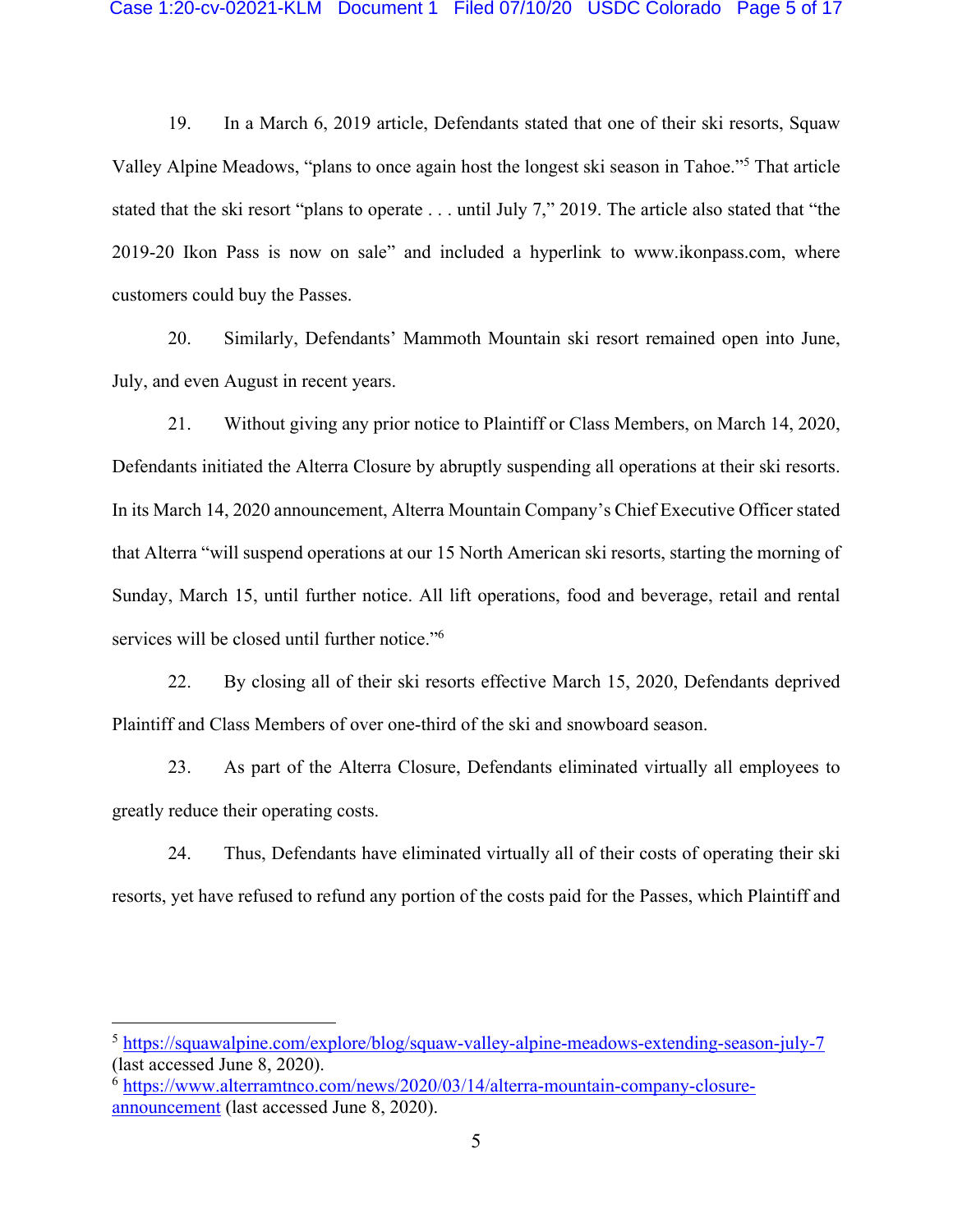### Case 1:20-cv-02021-KLM Document 1 Filed 07/10/20 USDC Colorado Page 6 of 17

Class Members purchased with Defendants' representations they could be used for the full duration of the ski and snowboard season.

25. Rather than refund any portion of the money paid for the Passes, Defendants have retained all fees paid by Plaintiff and Class Members for their Passes although Defendants closed their resorts with about one-third of the ski season remaining.

26. Instead, Defendants have offered to double the "renewal discount" for Passes for the 2020-21 season. Defendants offered 2019-20 Pass holders a discount of \$200 for 2020-21 Ikon Passes (instead of the normal \$100 for early purchase) and a discount of \$100 for 2020-21 Ikon Base Passes (instead of the normal \$50 offered for early purchase). <sup>7</sup> Passes must have been purchased before May 27, 2020 to receive these prices.

27. Consequently, to get the alleged "benefit" of the \$100 discount for the Passes, Plaintiff and the Class Members must spend more money to renew a Pass that they may neither want nor use. Absent spending more money to purchase a 2020-21 Pass, Plaintiff and Class Members receive no "benefit" whatsoever. Meanwhile, during a time of historic economic uncertainty and record unemployment, Defendants refuse to refund Plaintiff and Class Members any portion of their overpayment for the Passes. Instead, Defendants unlawfully continue to retain the entire purchase price paid by Plaintiff and Class Members for the Passes.

28. Plaintiff seeks relief in this action individually, and on behalf of all of Defendants' customers nationwide that purchased Ikon Passes or Ikon Base Passes for the 2019-2020 season. Plaintiff seeks relief for himself and all Class Members for Defendants' breach of contract, breach

<sup>7</sup> https://www.alterramtnco.com/news/2020/04/14/ikon-pass-announces-updates-to-20-21 season-passes (last accessed June 8, 2020).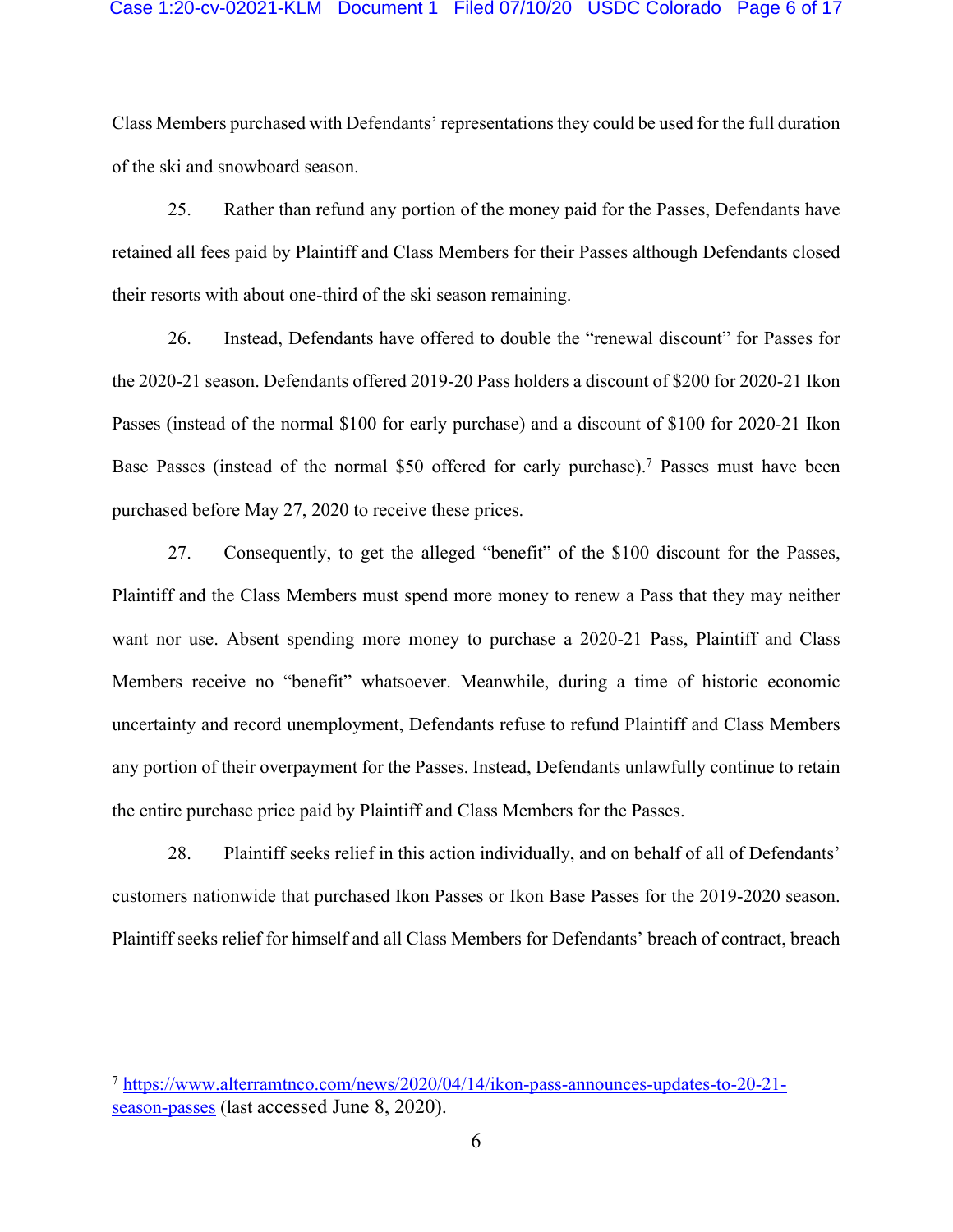Case 1:20-cv-02021-KLM Document 1 Filed 07/10/20 USDC Colorado Page 7 of 17

of express warranties, negligent misrepresentation, unjust enrichment, and conversion as well as violations of state consumer protection statutes.

### **CLASS ACTION ALLEGATIONS**

29. Plaintiff brings this action on behalf of himself and as a class action under Rule 23(a) and (b)(3) of the Federal Rules of Civil Procedure seeking damages on behalf of himself and Class Members nationwide:

> All persons in the United States who purchased an Ikon Pass or an Ikon Base Pass for the 2019-20 season.

30. The above-defined class is referred to herein as the "Class."

31. Excluded from the Class are: (a) any judicial officer presiding over this action and members of their families; (b) Defendants, Defendants' subsidiaries, parents, successors, predecessors, and any entity in which Defendants or their parents have a controlling interest and their current or former employees; (c) persons who properly execute and file a timely request for exclusion from the Class; (d) the legal representatives, successors or assigns of any such excluded persons; and (e) all persons who have previously had claims finally adjudicated or who have released their claims against Defendants that are sufficiently similar to those alleged herein.

32. Plaintiff reserves her right to amend the Class definitions if discovery or further investigation reveals that any Class should be expanded or narrowed, divided into additional subclasses under Rule  $23(c)(5)$ , or modified in any other manner.

33. While the exact number and identities of the Class Members are unknown at this time and can only be ascertained through appropriate discovery, on information and belief, the Class consists of thousands of members and thus is so numerous that joinder of all Class Members is impracticable. All Class Members are readily identifiable because Defendants maintain electronic records of all Pass holders' identity and contact information.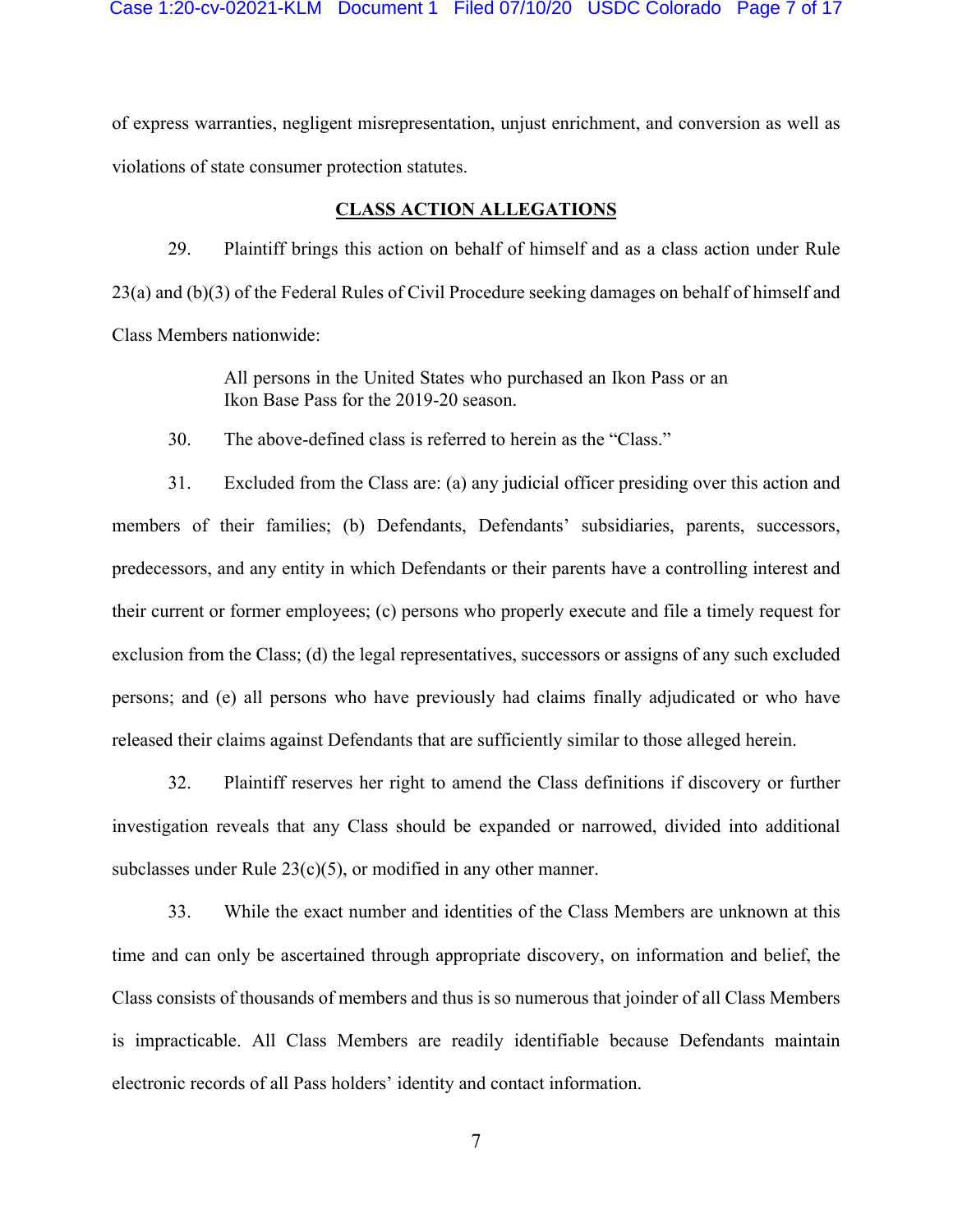#### Case 1:20-cv-02021-KLM Document 1 Filed 07/10/20 USDC Colorado Page 8 of 17

34. Common questions of law and fact exist as to all members of the Class. Such questions of law and fact common to the Class include, but are not limited to, whether Defendants breached their contract or warranty with their Pass customers, whether Defendants negligently made misrepresentations relating to the Passes, whether Defendants were unjustly enriched, whether Defendants are liable for conversion, and whether Defendants violated certain state consumer protection statutes.

35. Plaintiff's claims are typical of the claims of all Class Members because such claims arise from the Defendants' wrongful conduct. Plaintiff has no interests that conflict with the interests of the other Class Members.

36. Questions of law and fact common to all Plaintiff and Class Members predominate over any questions affecting only individual Class Members, including legal and factual issues relating to liability and damages.

37. Plaintiff will fairly and adequately represent and protect the interests of the Class Members. Plaintiff has retained competent counsel experienced in complex commercial litigation and class actions to represent himself and the Class.

38. Class action treatment is a superior method for the fair and efficient adjudication of the controversy. Such treatment will permit a large number of similarly situated persons to prosecute their common claims in a single forum simultaneously, efficiently, and without the unnecessary duplication of evidence, effort, and expense that numerous individual actions would cause. The benefits of proceeding through a class action, including providing injured people with a method for obtaining redress for claims that might not be practicable to pursue individually, substantially outweigh any difficulties that may arise in management of such an action.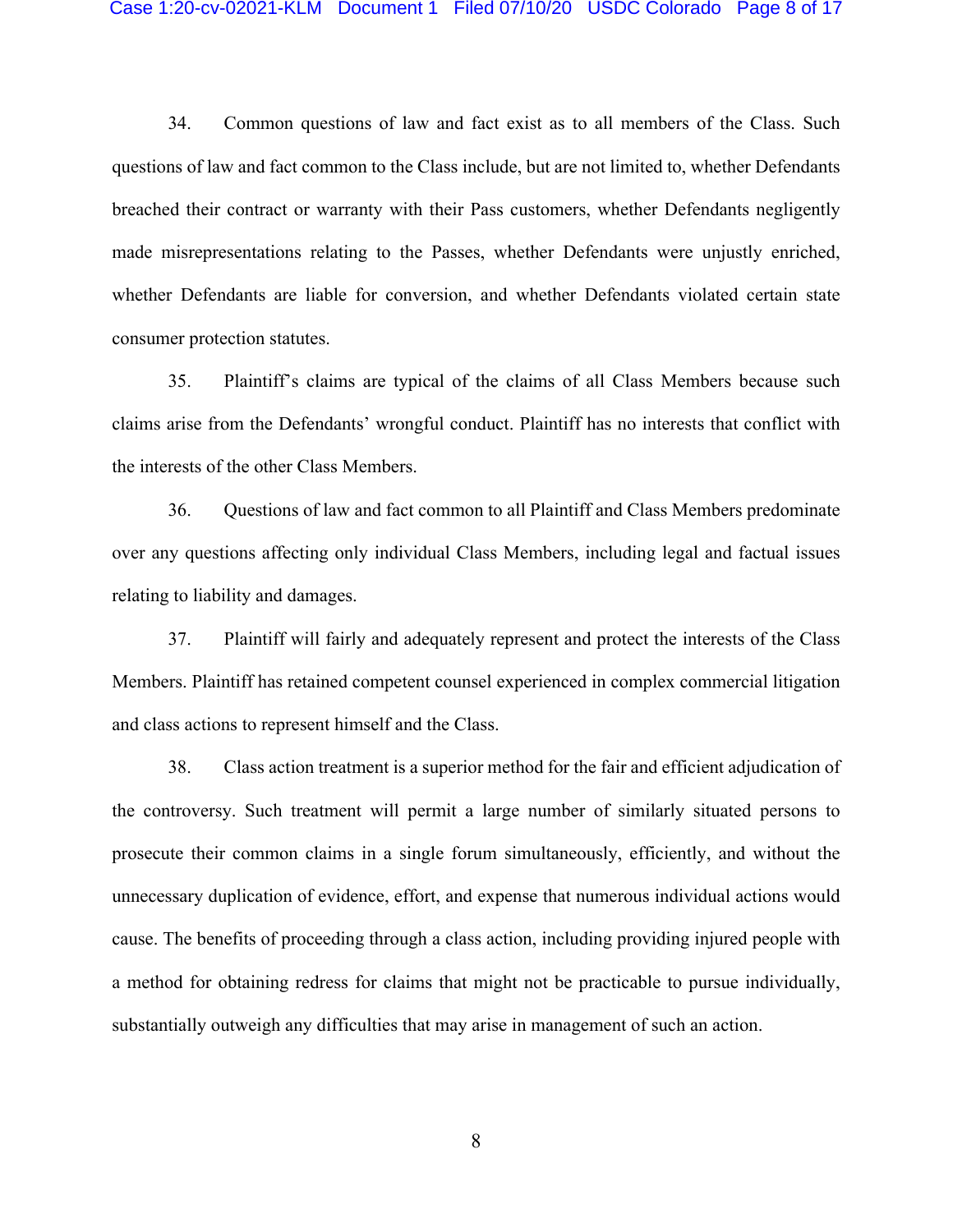39. Absent a class action, most Class members would likely find the cost of litigating their claims prohibitively high, thus leaving them without an effective remedy at law. Because of the relatively small size of the individual Class members' claims compared to the anticipated costs of the litigation, it is likely that only a few, if any, Class members could afford to seek legal redress for the harm caused by Defendants' conduct.

### **CLAIMS FOR RELIEF**

## **COUNT I Nationwide Class Breach of Contract**

40. Plaintiff hereby repeats and realleges the foregoing paragraphs, as if fully alleged herein.

41. Plaintiff brings this claim individually and on behalf of the members of the proposed Nationwide Class against Defendants.

42. Defendants offered the Passes to Plaintiff and Class Members to provide access, including skiing and snowboarding, to their ski resorts for the entire 2019-20 season in exchange for Plaintiff's and Class Members' payment in full of Pass fees.

43. Plaintiff and all Class Members accepted Defendants' contractual offer and fully performed and complied with all conditions precedent including full payment to Defendants for the Passes. Defendants received all Pass revenue for the 2019-20 ski and snowboard season before the start of the season.

44. Defendants breached these contracts by retaining Plaintiff's and Class Members' Pass fees while all of their ski resorts remain closed, terminating approximately one-third of the ski and snowboard season that Defendants contractually promised to Plaintiff and Class Members. Plaintiff and Class Members have suffered an injury through the full payment of Pass fees, without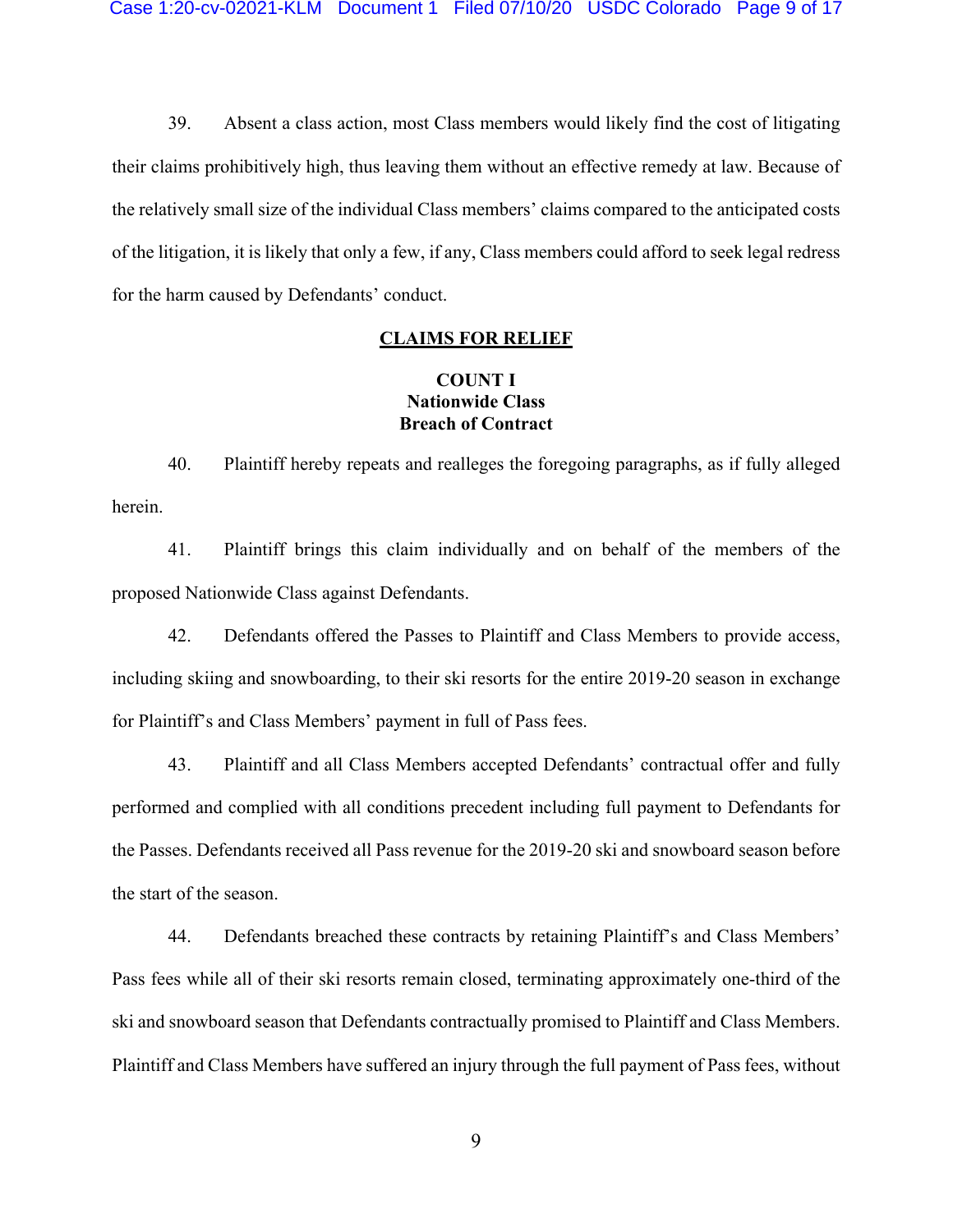a refund, while not having the contractually promised duration of access to Defendants' North American ski resorts.

## **COUNT II Nationwide Class Breach of Express Warranty**

45. Plaintiff hereby repeats and realleges the foregoing paragraphs, as if fully alleged herein.

46. Plaintiff brings this claim individually and on behalf of the members of the proposed Nationwide Class against Defendants.

47. Defendants made an express warranty in connection with their sale of the Passes that customers would have unlimited access to their ski resorts for the 2019-20 ski and snowboard season through, at some resorts, August 2020.

48. Defendants' affirmation of fact and promise in their marketing, web pages, and signage became part of the basis of the bargain between Defendants and Plaintiff and Class Members, thereby creating express warranties that the services would conform to Defendants' affirmation of fact, representations, promise, and description.

49. Plaintiff and all Class Members fully performed and complied with all conditions precedent including full payment to Defendants for the Passes.

50. Defendants breached their express warranty by failing to provide unlimited access to their ski resorts for the duration of the warranted ski and snowboard season.

51. Plaintiff and the Class Members were injured as a direct and proximate result of Defendants' breach because: (a) they would not have purchased or paid for Defendants' Passes absent Defendants' representations and omission of a warning that they would retain Class Members' Pass holder fees while all of their North America ski resorts are closed; (b) they would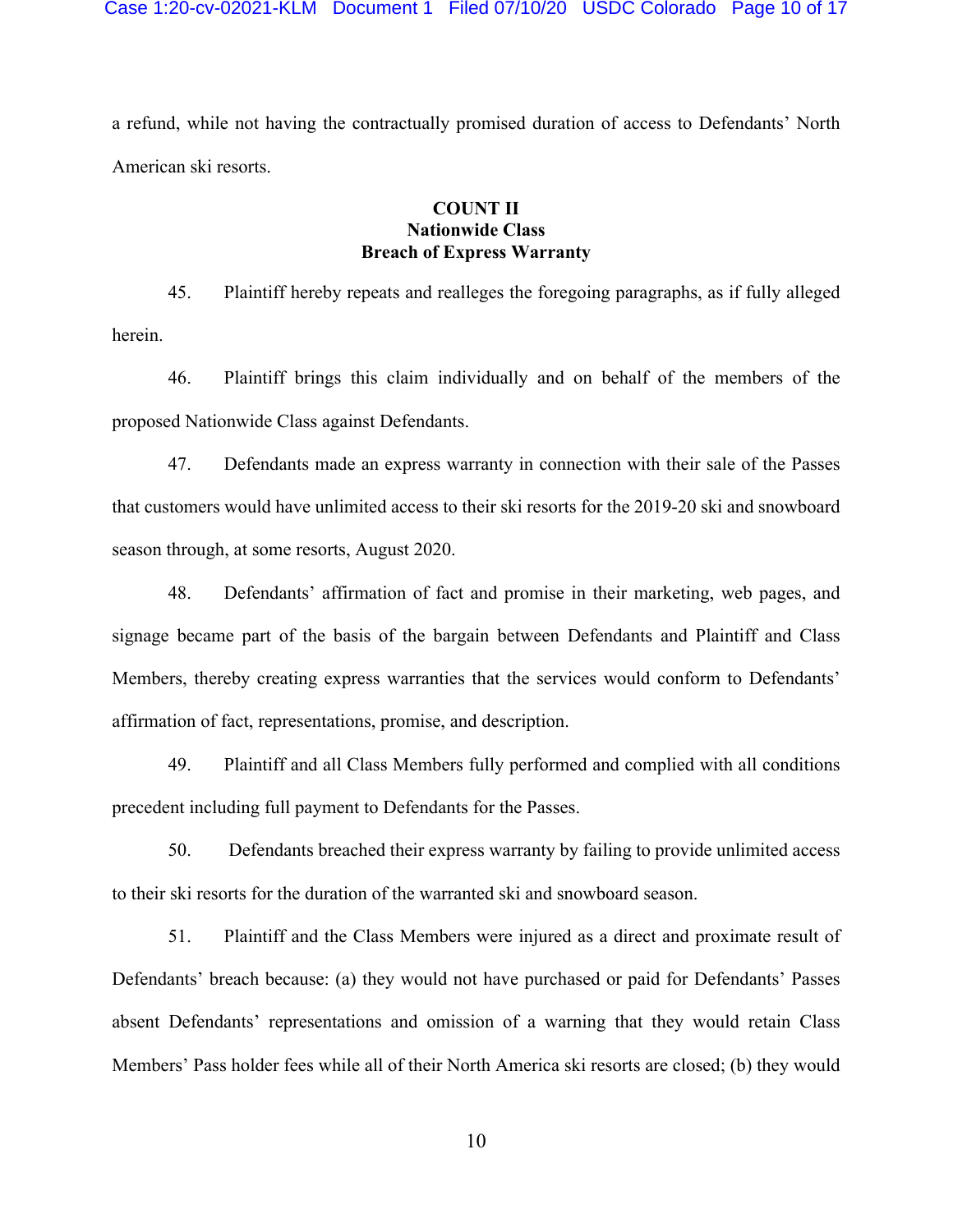not have purchased Passes on the same terms absent Defendants' representations and omissions; (c) they paid a price premium for Defendants' Passes based on Defendants' misrepresentations and omissions; and (d) Defendants' Passes did not have the characteristics, benefits, or quantities as promised.

# **COUNT III Nationwide Class Negligent Misrepresentation**

52. Plaintiff hereby repeats and realleges the foregoing paragraphs, as if fully alleged herein.

53. Plaintiff brings this claim individually and on behalf of the members of the proposed Nationwide Class against Defendants.

54. Defendants misrepresented that customers would have unlimited access to their ski resorts for the duration of the represented ski and snowboard season.

55. Defendants made these representations without knowledge of their truth or veracity.

56. Defendants negligently misrepresented or negligently omitted material facts about their Passes and services that their ski resorts would unconditionally be available for the entire 2019-20 ski and snowboard season through, at some resorts, August 2020.

57. The negligent misrepresentations and omissions made by Defendants, upon which Plaintiff and Class Members reasonably and justifiably relied, were intended to induce and actually induced Plaintiff and Class Members to purchase Defendants' Passes.

58. As a result of Defendants' misrepresentations, Plaintiff and all Class Members made full payment to Defendants for the Passes before the 2019-20 ski and snowboard season began.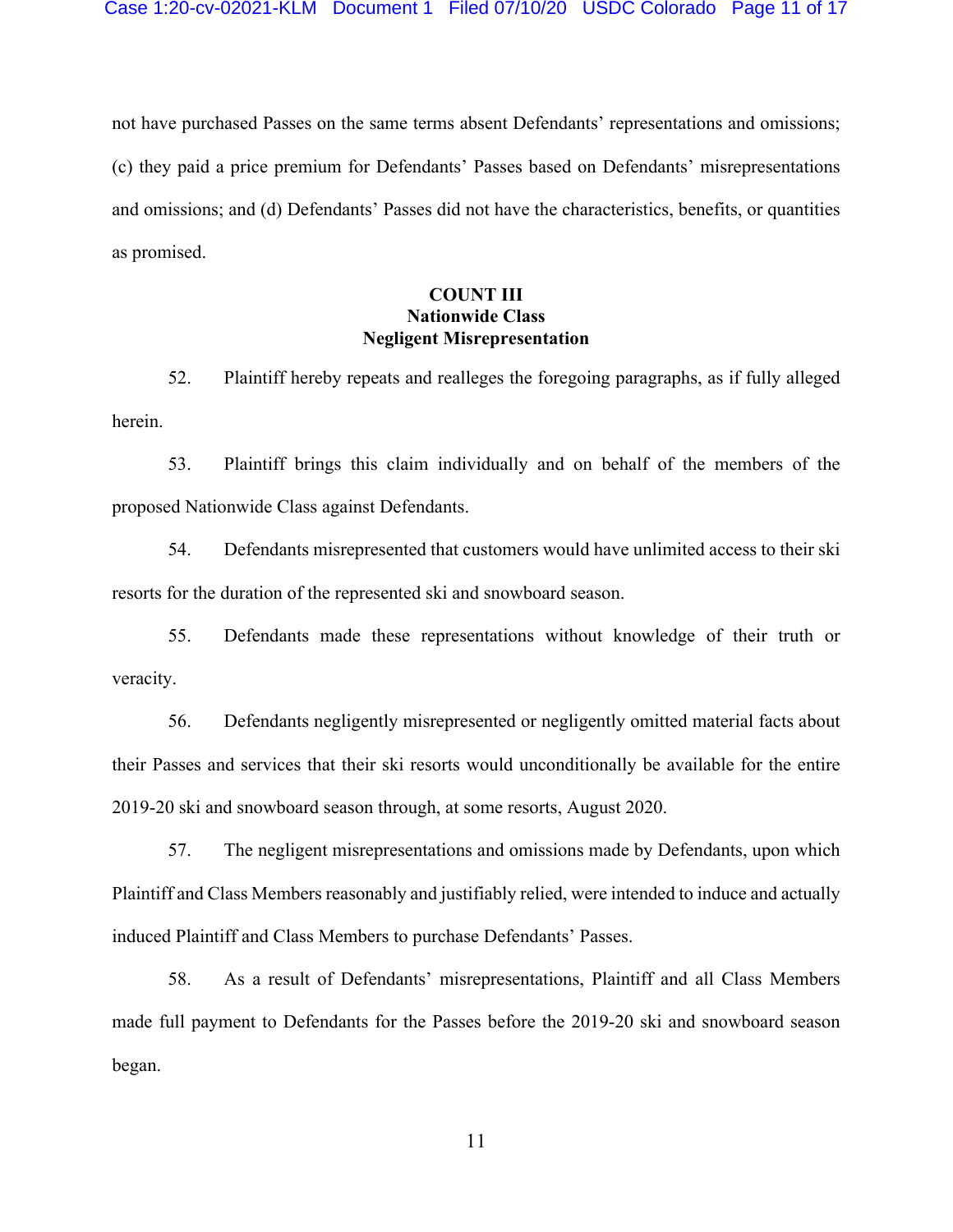59. Plaintiff and the Class Members were injured as a direct and proximate result of Defendants' misrepresentations because: (a) they would not have purchased or paid for Defendants' Passes absent Defendants' representations and omission of a warning that they would retain Class Members' Pass holder fees while all of their North America ski resorts are closed; (b) they would not have purchased Passes on the same terms absent Defendants' representations and omissions; (c) they paid a price premium for Defendants' Passes based on Defendants' misrepresentations and omissions; and (d) Defendants' Passes did not have the characteristics, benefits, or quantities as promised.

60. The negligent actions of Defendants caused damage to Plaintiff and Class Members, who are entitled to damages and other legal and equitable relief as a result.

## **COUNT IV Nationwide Class Unjust Enrichment**

61. Plaintiff hereby repeats and realleges the foregoing paragraphs, as if fully alleged herein.

62. Plaintiff brings this claim individually and on behalf of the members of the proposed Nationwide Class against Defendant.

63. Plaintiff and Class Members conferred benefits on Defendants by paying in advance of the start of the 2019-20 ski and snowboard season and in full for the Passes they purchased from Defendants.

64. Defendants have knowledge of such benefits and accepted those in full payments knowing the representations they made and services they were to provide in consideration for those payments, namely, unlimited skiing and snowboarding at Defendants' ski resorts for all of the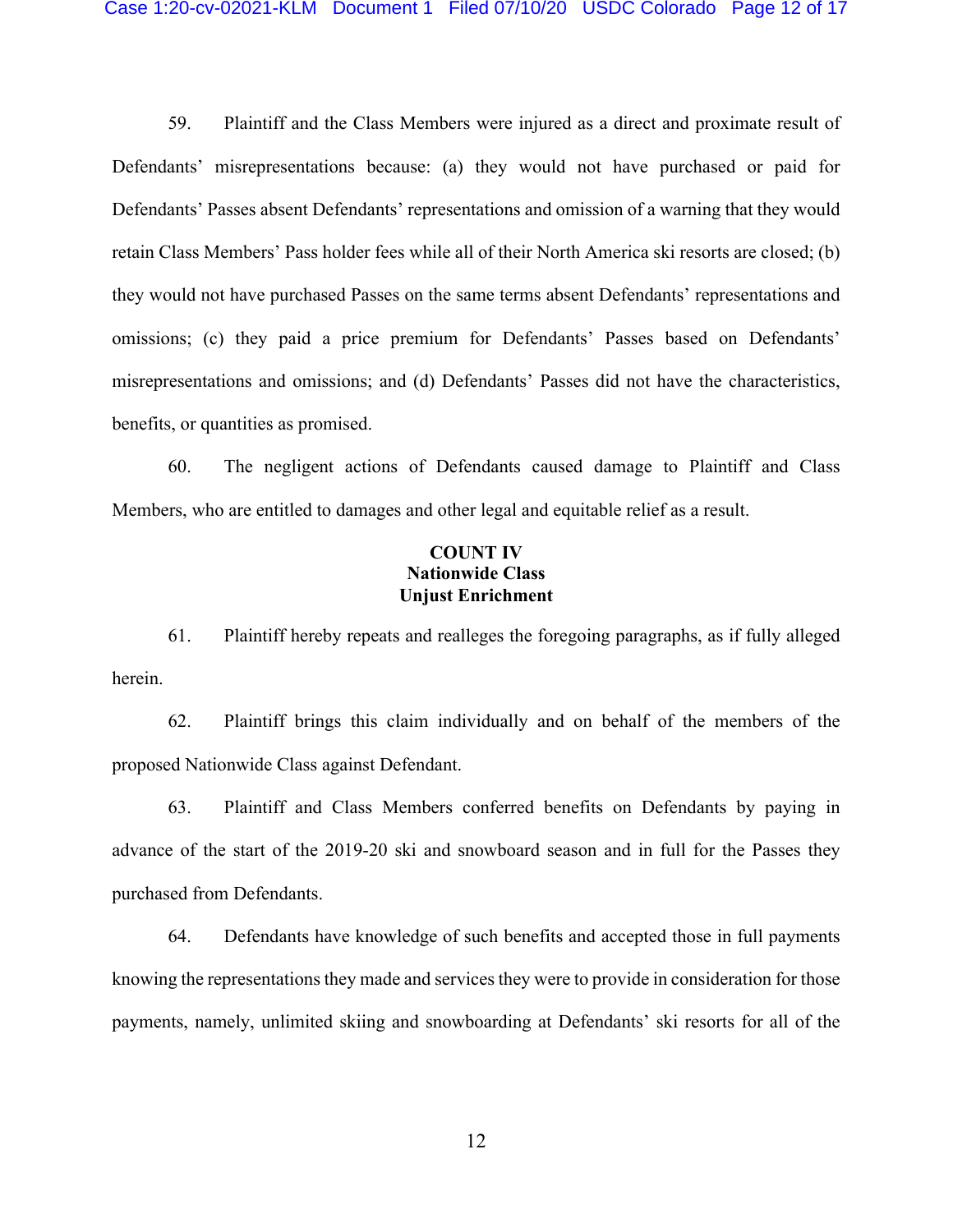#### Case 1:20-cv-02021-KLM Document 1 Filed 07/10/20 USDC Colorado Page 13 of 17

represented 2019-20 season. Defendants developed the Pass program with the specific purpose to obtain nearly all of their ski revenues before the 2019-20 ski and snowboard season began.

65. As a result of the Alterra Closure, Defendants received all of the revenues for their Passes sold to Plaintiff and Class Members while cancelling about one-third of the ski season, thus depriving Plaintiff and Class Members of benefits for which they paid Defendants in full.

66. Defendants eliminated the vast majority of their employees and cut other operating costs that they otherwise would have incurred had Defendants kept their North America ski resorts open for the full 2019-20 ski and snowboard season, as they represented. Defendants have been unjustly enriched in retaining the revenues derived from Plaintiff and Class Members' Pass fees, while eliminating the costs for the services purchased by Plaintiff and Class Members with those Pass fees. Retention of those moneys under these circumstances is unfair, unjust and inequitable because Defendants are retaining their customers' full Pass fees while all of their ski resorts remain closed.

67. Because Defendants' retention of the non-gratuitous benefits conferred on them by Plaintiff and Class Members is unfair, unjust, and inequitable, Defendants must pay restitution to Plaintiff and Class Members for their unjust enrichment, as ordered by the Court.

### **COUNT V Nationwide Class Conversion**

68. Plaintiff hereby repeats and realleges the foregoing paragraphs, as if fully alleged herein.

69. Plaintiff brings this claim individually and on behalf of the members of the proposed Nationwide Class against Defendant.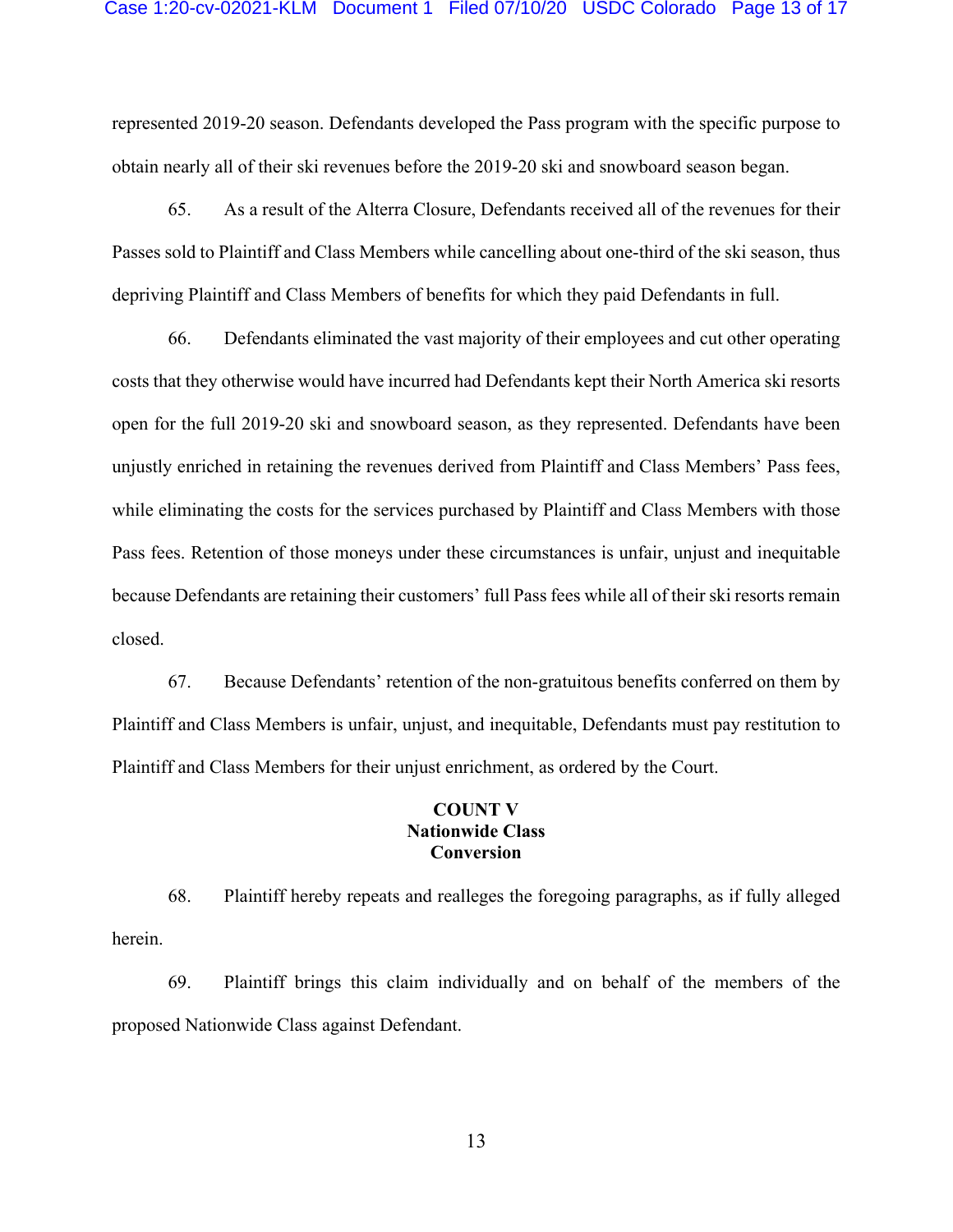70. Plaintiff and members of the Class had a right to a refund at least a portion of their Pass fees once all of Defendants' ski resorts were and remain closed. Defendants intentionally retained the full amount of the Plaintiff's and Class Members' Pass fees while Defendants' ski resorts were closed. Plaintiff and Class Members did not consent to Defendants' retaining such fees while Defendants' ski resorts are closed.

71. Plaintiff and Class Members were harmed through Defendants' retention and conversion of their Pass fees for Defendants' own benefit; and Defendants' conduct was a substantial factor in causing Plaintiff and Class Members' financial harm.

# **COUNT VI Nationwide Class Violation of Colorado Consumer Protection Act, Colo. Rev. Stat. §§ 6-1-101,** *et seq***.**

72. Plaintiff hereby repeats and realleges the foregoing paragraphs, as if fully alleged herein.

73. Plaintiff brings this claim individually and on behalf of the members of the proposed Nationwide Class against Defendants or, alternatively, a Colorado Subclass.

74. Defendants are each a "person" as defined by Colo. Rev. Stat. § 6-1-102(6).

75. Plaintiff and Class Members, as well as the general public, are actual or potential consumers of the products and services offered by Defendants or successors in interest to actual consumers.

76. Defendants engaged in deceptive trade practices in the course of their business, in violation of Colo. Rev. Stat. § 6-1-105(1), including, but not limited to, by advertising nationwide that purchasers of their Passes have unlimited and unrestricted skiing and snowboarding at Defendants' North America ski resorts for the entire duration of the represented 2019-20 ski season through, at some resorts, August 2020.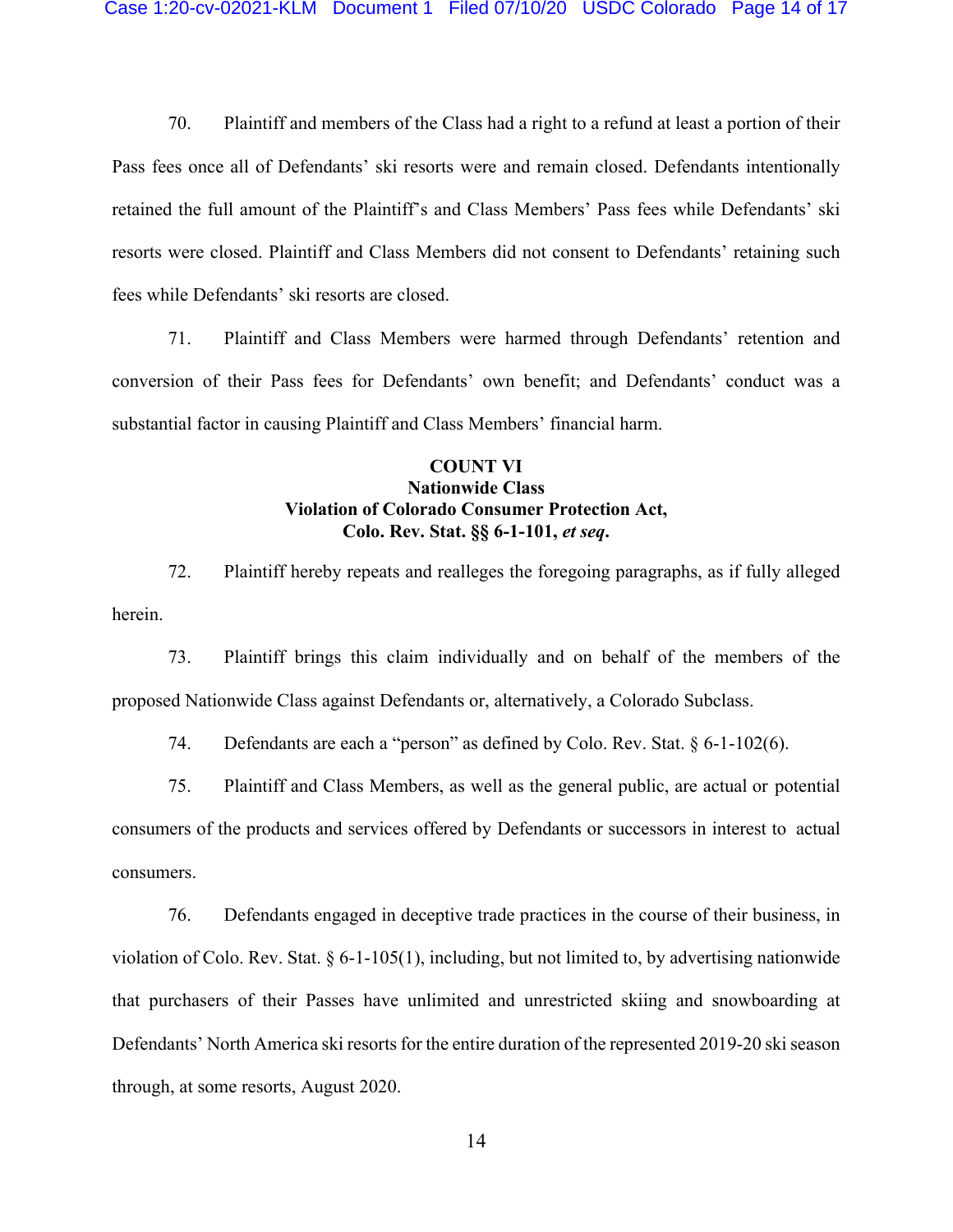#### Case 1:20-cv-02021-KLM Document 1 Filed 07/10/20 USDC Colorado Page 15 of 17

77. By engaging in deceptive trade practices in the course of their business and vocation, directly or indirectly affecting the people of Colorado and all other states where Passes were sold, Defendants violated Colo. Rev. Stat.  $\S 6$ -1-105(g) by representing that goods and services are of a particular standard or quality when they knew or should have known that they are of another.

78. In particular, Defendants represented that the purchasers of the Passes would obtain "unlimited access" at their North America ski resorts for duration of the entire ski season through, at some resorts, August 2020, when in fact Defendants knew or should have known that if they closed all of their North America ski resorts before the end of the ski season, they would retain all of the price paid to Defendants for the Passes.

79. Defendants' representations and omissions were material because they were likely to deceive reasonable consumers if Defendants failed to keep their ski resorts open for the duration of the ski and snowboard season as represented and promised.

80. Plaintiff and the Class Members acted reasonably when they purchased Defendants' Passes based on their belief that Defendants' representations were true and lawful.

81. Defendants violated Colorado's Consumer Protection Act, and recklessly disregarded Plaintiff's and Class Members' rights, by accepting Plaintiff's and Class Members' payments in full for the Passes, which were represented to allow Pass holders the ability to ski and snowboard for the entire 2019-20 season through, at some resorts, August 2020, while prematurely closing their resorts and refusing to refund the fees paid by Plaintiff and Class Members.

82. As a direct and proximate result of Defendants' deceptive trade practices, Plaintiff and the Class Members suffered injuries to their legally protected interests, including because: (a) they would not have purchased or paid for Defendants' Passes absent Defendants' representations and omission of a warning that they would retain all of Class Members' Pass holder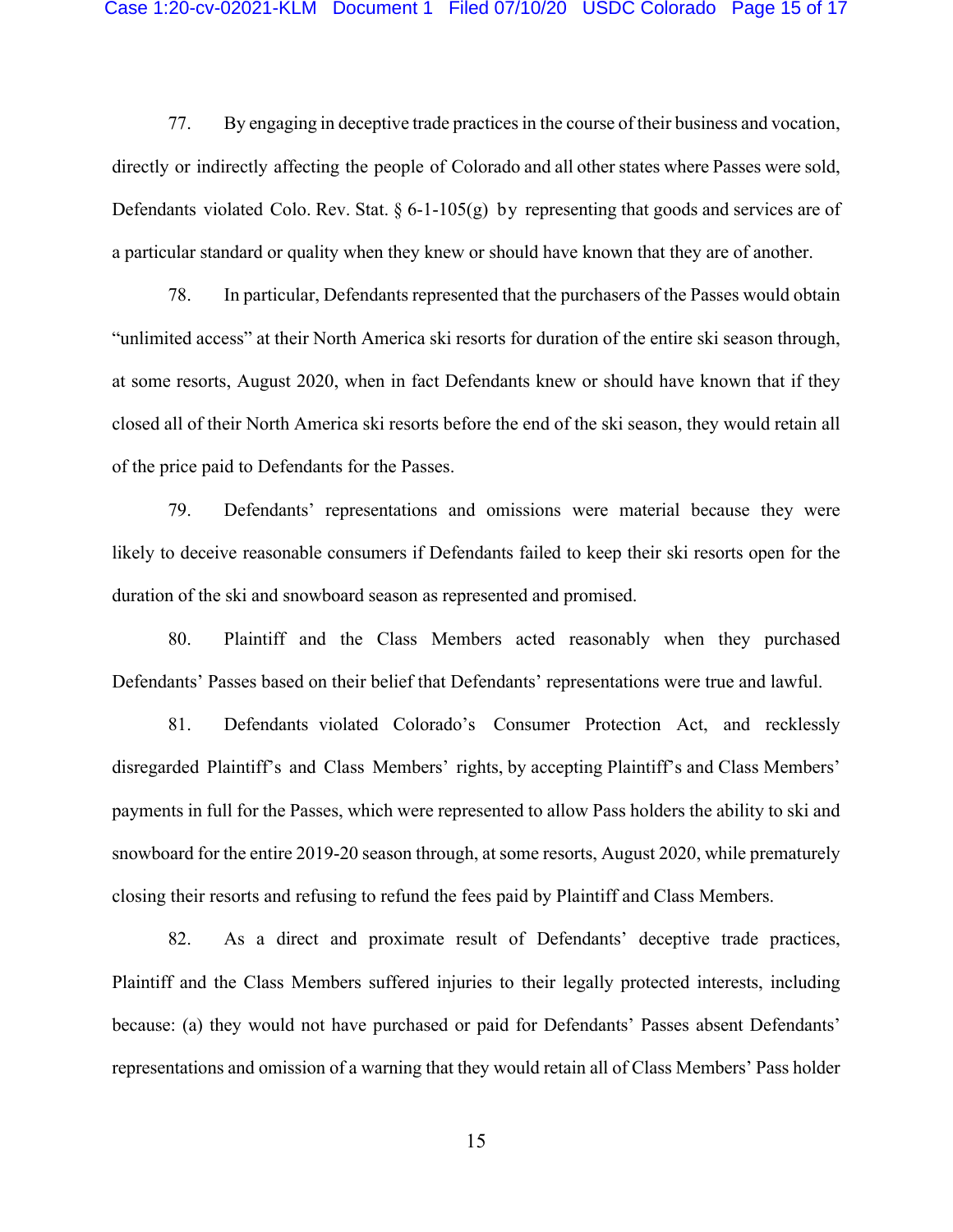### Case 1:20-cv-02021-KLM Document 1 Filed 07/10/20 USDC Colorado Page 16 of 17

fees while all their ski resorts are closed; (b) they would not have purchased Passes on the same terms absent Defendants' representations and omissions; (c) they paid a price premium for Defendants' Passes based on Defendants' misrepresentations and omissions; and (d) Defendants' Passes did not have the characteristics, benefits, or quantities as promised.

83. Defendants' deceptive trade practices significantly impact the public because Defendants own and operate at least 15 North American ski resorts, market the Passes as providing access to "38 global winter destinations," and sell a large number of Passes to consumers located in Colorado and many other states.

84. Plaintiff and the Class Members seek all monetary and non-monetary relief allowed by law, including the greater of their: (a) actual damages, (b) \$500, or (c) three times actual damages(for Defendants' bad faith conduct); injunctive relief; and reasonable attorneys' fees and costs.

#### **PRAYER FOR RELIEF**

WHEREFORE, Plaintiff, individually and on behalf of all others similarly situated, seek judgment against Defendants, as follows:

- a) For an order certifying the Class under Rule 23 of the Federal Rules of Civil Procedure and naming Plaintiff as representative of the Class and Plaintiff's attorneys as Class Counsel to represent the Class Members;
- b) For an order declaring that Defendants' conduct violates the statutes and laws referenced herein;
- c) For an order finding in favor of Plaintiff and the Class on all counts asserted herein;
- d) For compensatory damages in an amount to be determined by the Court or jury;
- e) For prejudgment interest on all amounts awarded;